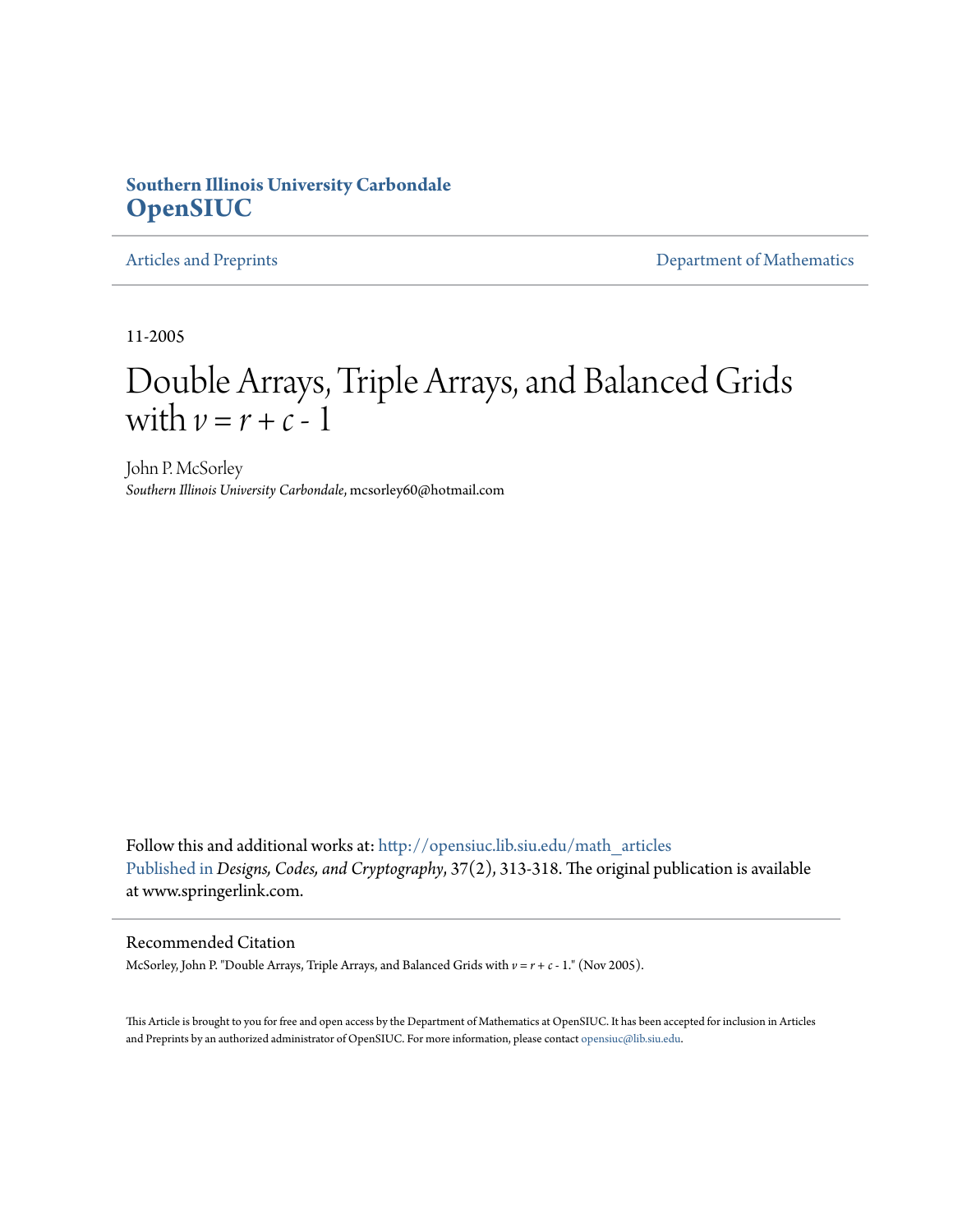## Double Arrays, Triple Arrays, and Balanced Grids with  $v = r + c - 1$

John P. McSorley, Department of Mathematics, Southern Illinois University, Carbondale. IL 62901-4408. mcsorley60@hotmail.com

#### **Abstract**

In Theorem 6.1 of [3] it was shown that, when  $v = r + c - 1$ , every triple array  $TA(v, k, \lambda_{rr}, \lambda_{cc}, k : r \times c)$  is a balanced grid  $BG(v, k, k : r \times c)$  $r \times c$ . Here we prove the converse of this Theorem. Our final result is: Let  $v = r + c - 1$ . Then every triple array is a  $TA(v, k, c - k, r - k, k)$ :  $r \times c$  and every balanced grid is a  $BG(v, k, k : r \times c)$ , and they are equivalent.

Keywords: arrays, double arrays, triple arrays, balanced grids, designs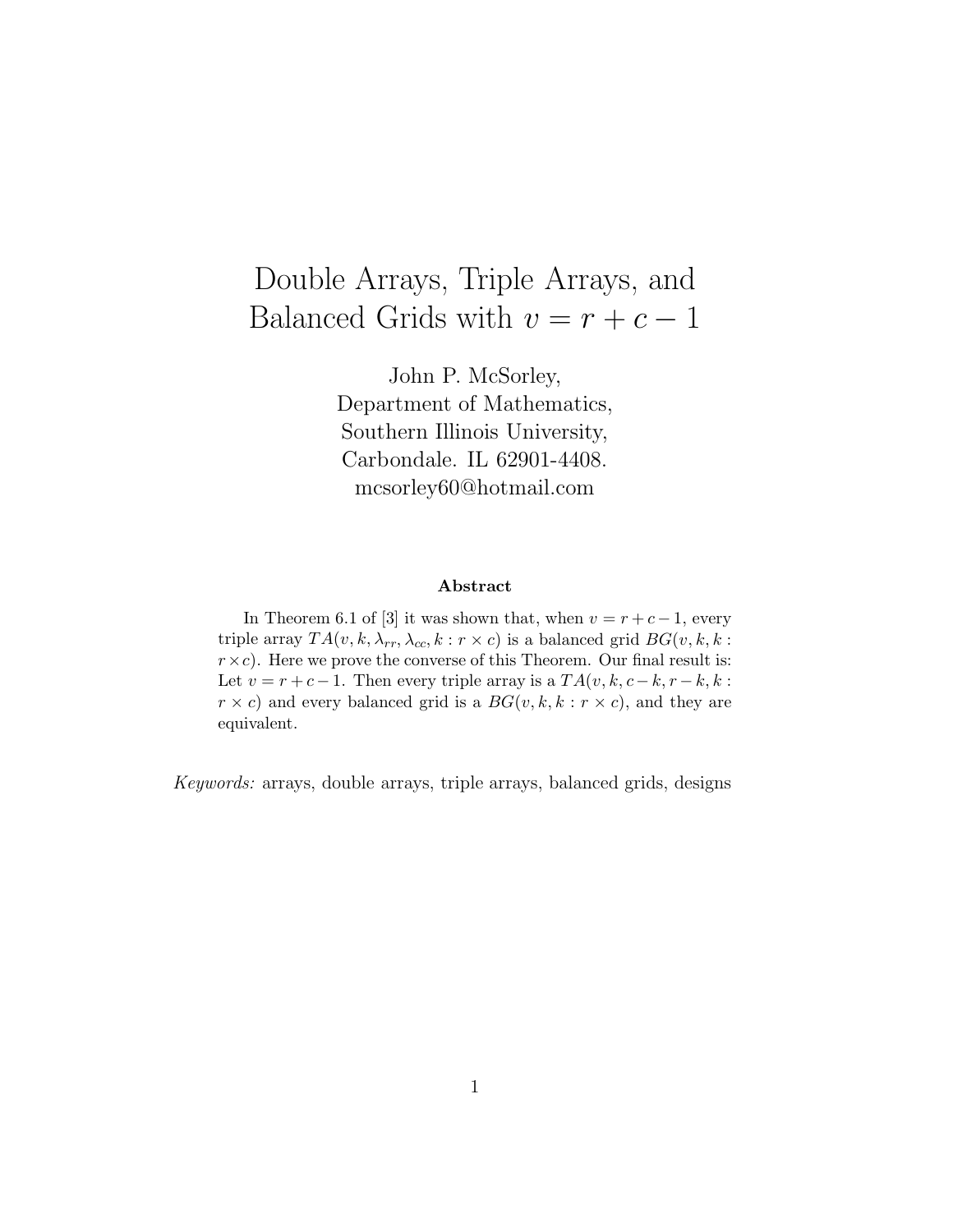### **1 Introduction, Main Result**

We briefly introduce the main players: arrays, double arrays, triple arrays, and balanced grids. See [3] for more details.

Consider a rectangle with *r* rows and *c* columns, in which each cell contains exactly one element from the set  $V = \{1, 2, \ldots, v\}$ . Suppose that the rectangle is binary, i.e., every row contains distinct elements and every column contains distinct elements. Further, suppose that the rectangle is equireplicate, i.e., every element of *V* occurs exactly *k* times in the rectangle for some  $k \geq 1$ . Call such a rectangle a  $r \times c$  array based on the set V, and denote it by  $\mathcal{A} = A(v, k : r \times c)$ .

An array  $A$  is a *double array* if it satisfies the following two properties:

- (P1) any two distinct rows have the same number,  $\lambda_{rr}$ , of common elements;
- (P2) any two distinct columns have the same number,  $\lambda_{cc}$ , of common elements.

Such an array is denoted by  $DA(v, k, \lambda_{rr}, \lambda_{cc}: r \times c)$ . Suppose further that *A* satisfies the third property:

(P3) any row and any column have the same number,  $\lambda_{rc}$ , of common elements,

then *A* is called a *triple array*, a  $TA(v, k, \lambda_{rr}, \lambda_{cc}, \lambda_{rc}: r \times c)$ .

Now consider a pair of distinct elements  $x \in V$  and  $y \in V$ . If both occur in the same row of A then we say that the pair  $\{x, y\}$  occurs in this row, similarly for columns. Suppose that  $\{x, y\}$  occurs in  $r_1$  rows of A and in  $c_1$ columns of *A*, then we say that it occurs  $\mu_{\{x,y\}} = r_1 + c_1$  times in the grid *A*. We call *A* a *balanced grid* if there is a constant  $\mu$  such that  $\mu = \mu_{\{x,y\}}$  for every *x* and *y*. We denote such a balanced grid by  $BG(v, k, \mu : r \times c)$ .

In Theorem 6.1 of [3] it was shown that, when  $v = r + c - 1$ , every triple array  $TA(v, k, \lambda_{rr}, \lambda_{cc}, k : r \times c)$  is a balanced grid  $BG(v, k, k : r \times c)$ . It was then stated that examples to the converse of this Theorem had been found. In Theorem 2.5 of this paper we prove the converse of Theorem 6.1 of [3]. Our main result (Theorem 2.6) is: Let  $v = r + c - 1$ . Then every triple array is a  $TA(v, k, c - k, r - k, k : r \times c)$  and every balanced grid is a  $BG(v, k, k : r \times c)$ , and they are equivalent.

Finally, we restate a conjecture of Agrawal [1] concerning symmetric balanced incomplete block designs and triple arrays.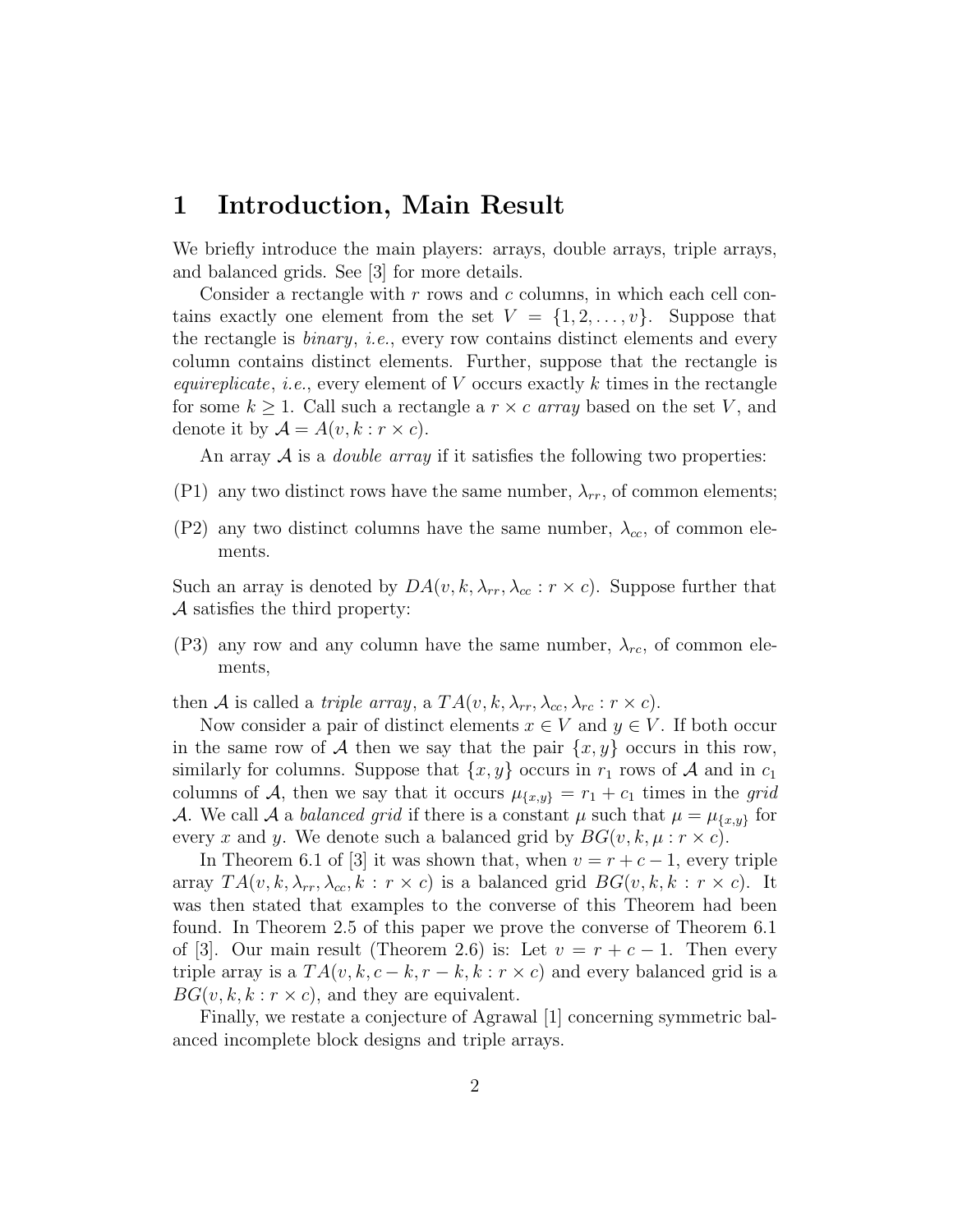### **2 For v=r+c-1, TA and BG are equivalent**

We work mainly with the variables *r*, *c*, and *k*; writing other variables in terms of these three variables, see Theorems 2.2, 3.1, and 4.1 of [3].

$$
v = \frac{rc}{k}, \ \lambda_{rr} = \frac{c(k-1)}{r-1}, \ \lambda_{cc} = \frac{r(k-1)}{c-1}, \ \lambda_{rc} = k, \ \mu = \frac{k^2(r+c-2)}{rc-k}.
$$
 (1)

When  $v = r + c - 1$  if values of the two parameters  $r$  and  $c$  are given then all parameters in (1) can be expressed in terms of them, and so are 'forced'. But we prefer to keep *k* in our formulae:

### **Lemma 2.1**

- (i) In a triple array  $TA(v, k, \lambda_r, \lambda_{cc}, k : r \times c)$  the following are equivalent:  $v = r + c - 1$  and  $\lambda_{rr} = c - k$  and  $\lambda_{cc} = r - k$ .
- (ii) In a balanced grid  $BG(v, k, \mu : r \times c)$  we have  $v = r + c 1$  if and only if  $\mu = k$ .

*Proof.* (*i*) If  $v = r + c - 1$  then  $c = v - r + 1$ . Then  $ck = vk - rk + k =$ *rc* − *rk* + *k*, and so  $ck$  − *c* = *rc* − *rk* − *c* + *k* = (*r* − 1)(*c* − *k*). But, from (1),  $\lambda_{rr} = \frac{c(k-1)}{r-1}$ , and so  $\lambda_{rr} = c-k$ . The converse is given by working backwards. Hence  $v = r + c - 1$  if and only if  $\lambda_{rr} = c - k$ . Similarly we can prove that  $v = r + c - 1$  if and only if  $\lambda_{cc} = r - k$ . (*ii*) Suppose that  $v = r + c - 1$ . Then, from (1),  $v = \frac{rc}{k} = r + c - 1$ . So  $\frac{rc}{k} = 1 - \frac{rc - k}{k} = r + c - 2$ . Now (1) gives  $u = k$ . The converse is given by  $\frac{r_c}{k} - 1 = \frac{r_c - k}{k} = r + c - 2$ . Now (1) gives  $\mu = k$ . The converse is given by working backwards.

The following Corollary was not explicitly stated in [3].

**Corollary 2.2** When  $v = r + c - 1$  every triple array is a  $TA(v, k, c - 1)$  $k, r - k, k : r \times c$ , and every balanced grid is a  $BG(v, k, k : r \times c)$ .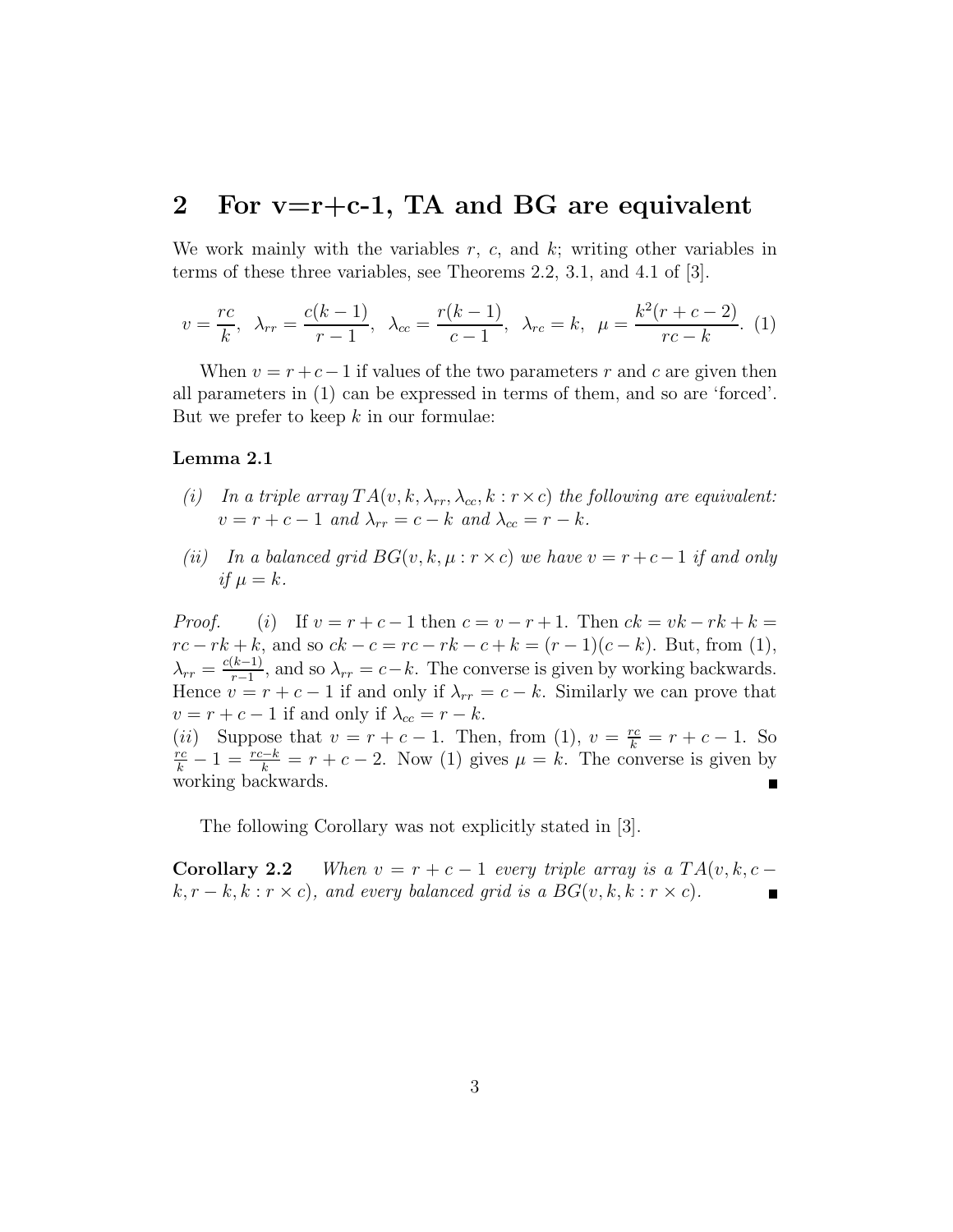### **Matching BIBD's**

Let  $\mathcal{D}_1$  be a  $(v_1, b, r_1, \kappa, \lambda_1) - BIBD$  based on a  $v_1$ -set  $V_1$ , and  $\mathcal{D}_2$  a  $(v_2, b, r_2, \kappa, \lambda_2) - BIBD$  based on a  $v_2$ -set  $V_2$ , with  $v_1v_2 = b\kappa$ . Let the *b* blocks of  $\mathcal{D}_1$  be arranged in any fixed order, and let the  $\kappa$  elements in each block be arranged in any fixed order. Then  $\mathcal{D}_1$  and  $\mathcal{D}_2$  are *matching* if the *b* blocks of  $\mathcal{D}_2$ , and the *κ* elements within each block, can be arranged so that when  $\mathcal{D}_2$  is superimposed onto  $\mathcal{D}_1$  then each of the  $v_1v_2$  pairs from  $V_1 \times V_2$  appears exactly once amongst the *b*<sub>*k*</sub> pairs covered. See Preece [4] Section 6, definition (b), for an equivalent definition of matching *BIBD*'s. Such superimpositions are generally known as Graeco-Latin designs.

**Example 1** Two matching *BIBD*'s: a (5*,* 10*,* 6*,* 3*,* 3) *− BIBD* based on  $\{R_1, R_2, R_3, R_4, R_5\}$  and a  $(6, 10, 5, 3, 2)$  – BIBD based on  $\{C_1, C_2, C_3, C_4, C_5, C_6\}$ , and their superimposition.

| $R_1$ $R_2$ $R_3$ |  | $C_1$ $C_4$ $C_5$         |  | $R_1C_1$ $R_2C_4$ $R_3C_5$ |  |
|-------------------|--|---------------------------|--|----------------------------|--|
| $R_1$ $R_3$ $R_5$ |  | $C_2 \quad C_3 \quad C_5$ |  | $R_1C_2$ $R_3C_3$ $R_5C_5$ |  |
| $R_1$ $R_3$ $R_4$ |  | $C_3$ $C_5$ $C_6$         |  | $R_1C_3$ $R_3C_6$ $R_4C_5$ |  |
| $R_1$ $R_4$ $R_5$ |  | $C_1$ $C_3$ $C_4$         |  | $R_1C_4$ $R_4C_3$ $R_5C_1$ |  |
| $R_1$ $R_2$ $R_5$ |  | $C_1$ $C_5$ $C_6$         |  | $R_1C_5$ $R_2C_1$ $R_5C_6$ |  |
| $R_1$ $R_2$ $R_4$ |  | $C_2$ $C_4$ $C_6$         |  | $R_1C_6$ $R_2C_2$ $R_4C_4$ |  |
| $R_2$ $R_4$ $R_5$ |  | $C_3$ $C_4$ $C_6$         |  | $R_2C_3$ $R_4C_6$ $R_5C_4$ |  |
| $R_2$ $R_3$ $R_4$ |  | $C_2 \quad C_4 \quad C_5$ |  | $R_2C_5$ $R_3C_4$ $R_4C_2$ |  |
| $R_2$ $R_3$ $R_5$ |  | $C_1$ $C_2$ $C_6$         |  | $R_2C_6$ $R_3C_1$ $R_5C_2$ |  |
| $R_3$ $R_4$ $R_5$ |  | $C_1$ $C_2$ $C_3$         |  | $R_3C_2$ $R_4C_1$ $R_5C_3$ |  |
|                   |  |                           |  |                            |  |

### **Block structures**  $\mathcal{R}^{\perp}$ ,  $\mathcal{C}^{\perp}$ , and *S*

Let *A* be an arbitrary array  $A(v, k : r \times c)$ . Label the *r* rows of *A* with  $R_1, R_2, \ldots, R_r$ , and the *c* columns with  $C_1, C_2, \ldots, C_c$ .

Let  $\mathcal{R} = \{R_1, R_2, \ldots, R_r\}$  be the block structure composed of the *r* rows of *A*. Similarly, let  $C = \{C_1, C_2, \ldots, C_c\}$  be the block structure composed of the *c* columns of *A*.

For any  $x \in V$  let  $R_x^{\perp} = \{R_i \mid x \in R_i\}$ . Then  $\mathcal{R}^{\perp} = \{R_x^{\perp} \mid x \in V\}$  is the dual of  $\mathcal{R}$  and is a block structure based on the set  $\{R_1, R_2, \ldots, R_r\}$  with *v* blocks each of size *k*. Similarly, for any  $x \in V$  let  $C_x^{\perp} = \{C_j | x \in C_j\}$ . Then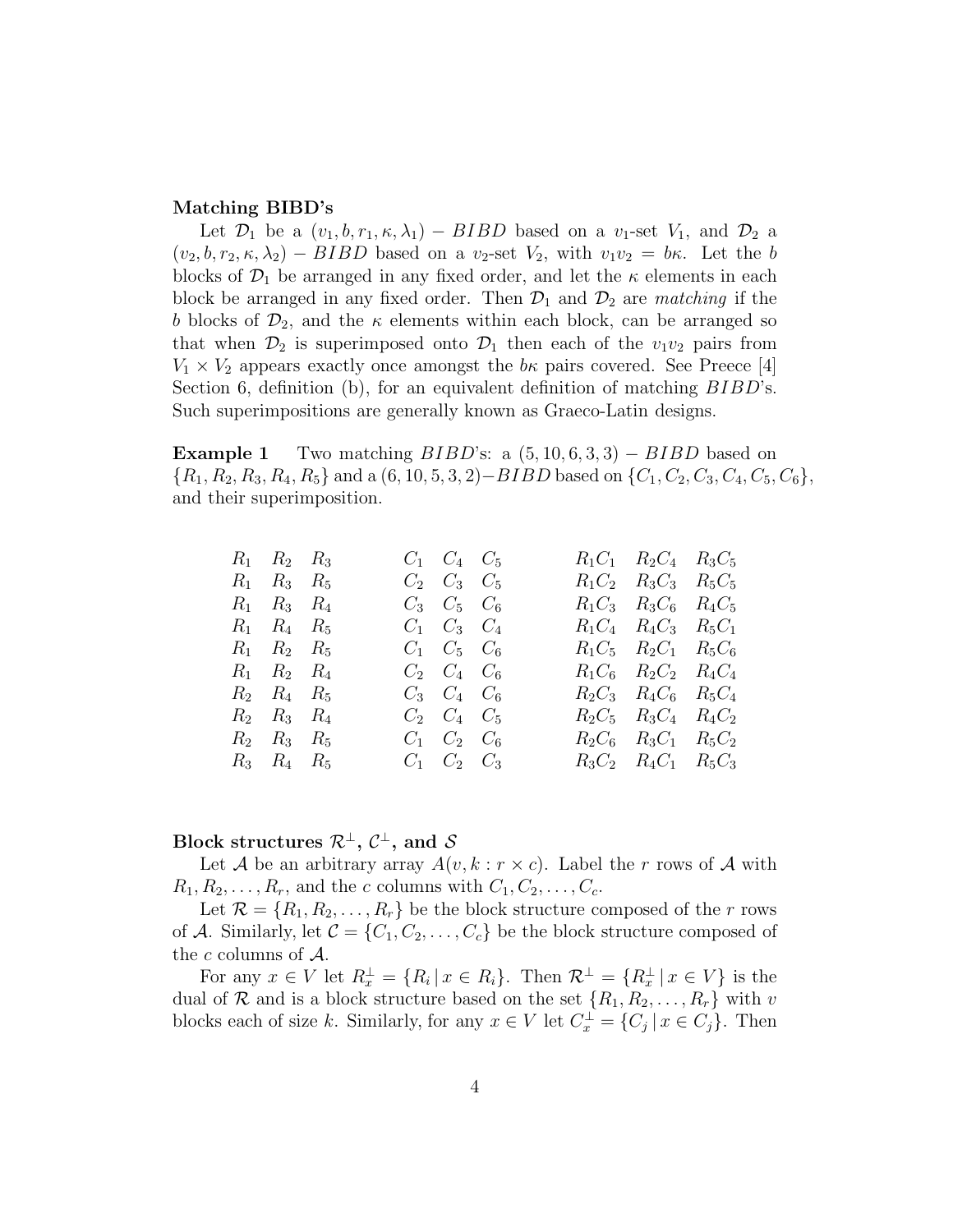$\mathcal{C}^{\perp} = \{C_x^{\perp} | x \in V\}$  is the dual of  $\mathcal C$  and is a block structure based on the set  ${C_1, C_2, \ldots, C_c}$  with *v* blocks each of size *k*.

Define  $S_x = R_x^{\perp} \cup C_x^{\perp}$  for every  $x \in V$ , and let *S* be the block structure  ${S_x \mid x \in V}.$ 

By definition of a double array and matching *BIBD*'s we have (compare Lemma 2.1 of  $[3]$ :

**Lemma 2.3** Let *A* be an arbitrary array  $A(v, k : r \times c)$ . Then *A* is a double array  $DA(v, k, \lambda_{rr}, \lambda_{cc} : r \times c)$  if and only if  $\mathcal{R}^\perp$  is a  $(r, v, c, k, \lambda_{rr})$  − *BIBD* and  $C^{\perp}$  is a  $(c, v, r, k, \lambda_{cc})$  − *BIBD*, and  $R^{\perp}$  and  $C^{\perp}$  are matching.

When *A* is a double array we call  $\mathcal{R}^{\perp}$  its  $BIBD_R$  and  $\mathcal{C}^{\perp}$  its  $BIBD_C$ .

**Example 2** A double array  $DA(10, 3, 3, 2:5\times6)$  whose matching  $BIBD_R$ and  $BIBD<sub>C</sub>$  were given above in Example 1.

|          | $C_1$      |             | $C_2$ $C_3$ $C_4$ $C_5$ $C_6$ |              |              |    |
|----------|------------|-------------|-------------------------------|--------------|--------------|----|
|          |            | $R_1$ 1 2 3 |                               | $4 \quad$    | 5.           | 6. |
|          | $R_2$ 5    |             | 6 7 1                         |              | 8.           | 9  |
|          | $R_3$ 9 10 |             | 2                             | 8            | $\mathbf{1}$ | 3  |
| $R_4$ 10 |            | 8           | $4\overline{ }$               | 6.           | 3            |    |
|          | $R_5$ 4    | 9 10        |                               | <sup>7</sup> | 2            | 5  |

Before the next Theorem, we need the following result of Ryser [6], Chapter 8, Theorem 2.2:

Let *B* be an incidence structure based on a *v*-set with *v* blocks each of size *k*, in which any two distinct blocks intersect in the same number *λ* of elements. Then  $\mathcal{B}$  is a  $(v, k, \lambda) - SBIBD$ .

Compare the following Theorem with Theorem 5.2 of [3].

**Theorem 2.4** Let G be a  $BG(v, k, \mu : r \times c)$  with  $v = r + c - 1$ . Then there exists a  $(v + 1, r, r - k)$ -SBIBD.

*Proof.* Recall the definitions of the block structures  $\mathcal{R}^{\perp}$  and  $\mathcal{C}^{\perp}$  above. Let  $B_0 = \{R_1, R_2, \ldots, R_r\}$ . For each  $x \in V$  put  $\overline{R}_x^{\perp} = B_0 \setminus R_x^{\perp}$ , then  $|\overline{R}_x^{\perp}|$ *r − k*.

Let  $B_x = \overline{R}_x^{\perp} \cup C_x^{\perp}$  for each  $x \in V$ . Then  $|B_x| = (r - k) + k = r$ . Now consider the block structure  $\mathcal{B} = \{B_x | x \in V\} \cup \{B_0\}$ . It is based on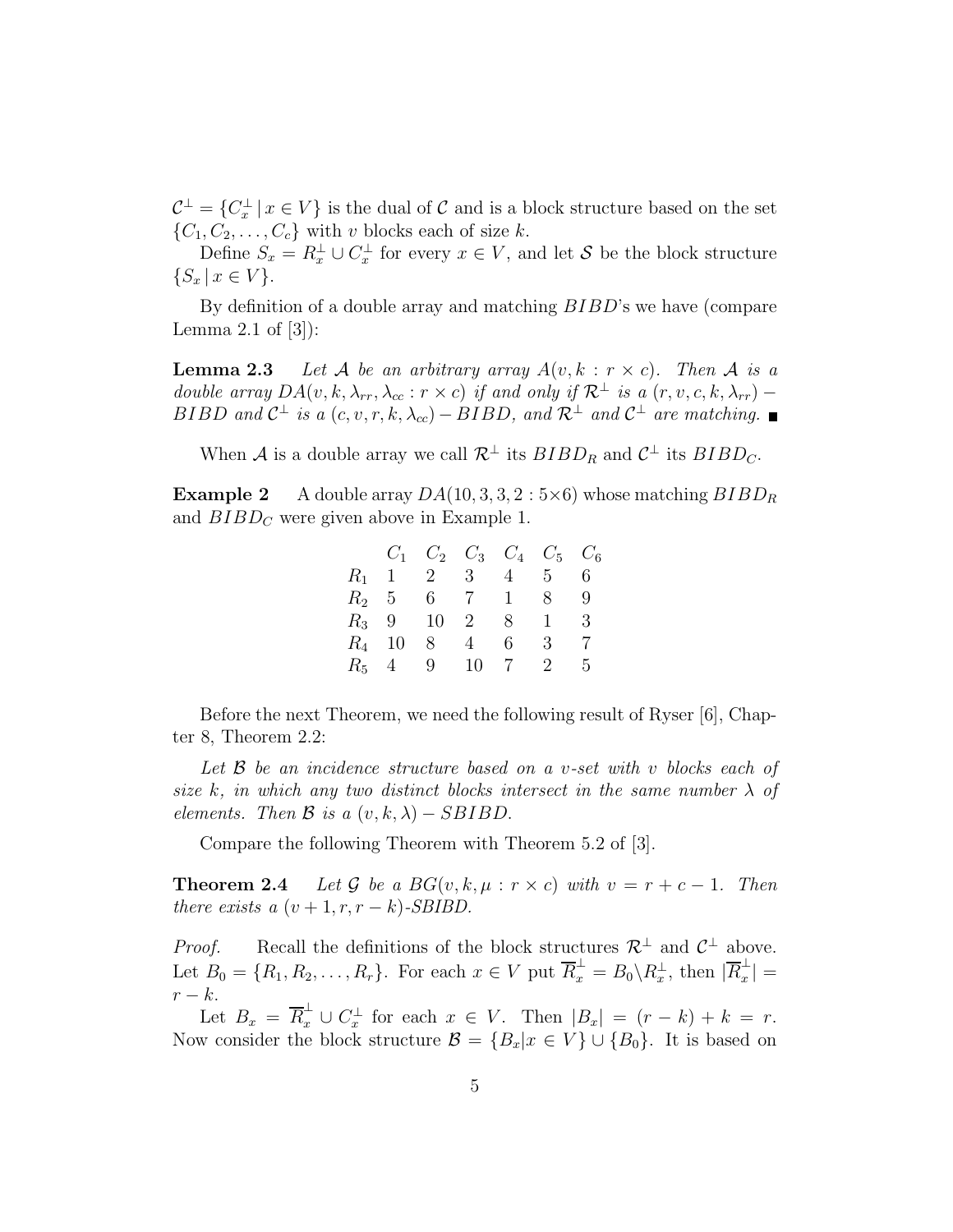the  $r + c = v + 1$  elements from  $\mathcal{R} \cup \mathcal{C} = \{R_1, R_2, \ldots, R_r, C_1, C_2, \ldots, C_c\}$ and has  $v + 1$  blocks each of size *r*. We now show that  $\beta$  is the required  $(v+1, r, r-k) - SBIBD.$ 

Now *G* is a *BG* in which every pair  $\{x, y\}$  occurs  $\mu = k$  (Lemma 2.1(*ii*)) times, so  $|S_x^{\perp} \cap S_y^{\perp}| = |R_x^{\perp} \cap R_y^{\perp}| + |C_x^{\perp} \cap C_y^{\perp}| = k$ . We have:

$$
|B_x \cap B_y| = |\overline{R}_x^{\perp} \cap \overline{R}_y^{\perp}| + |C_x^{\perp} \cap C_y^{\perp}|
$$
  
\n
$$
= |\overline{R}_x^{\perp}| + |\overline{R}_y^{\perp}| - |\overline{R}_x^{\perp} \cup \overline{R}_y^{\perp}| + |C_x^{\perp} \cap C_y^{\perp}|
$$
  
\n
$$
= (r - k) + (r - k) - |\overline{R}_x^{\perp} \cap R_y^{\perp}| + |C_x^{\perp} \cap C_y^{\perp}|
$$
  
\n
$$
= 2r - 2k - (r - |R_x^{\perp} \cap R_y^{\perp}|) + |C_x^{\perp} \cap C_y^{\perp}|
$$
  
\n
$$
= r - 2k + (|R_x^{\perp} \cap R_y^{\perp}| + |C_x^{\perp} \cap C_y^{\perp}|)
$$
  
\n
$$
= r - 2k + k = r - k.
$$

Also, for all  $x \in V$ , we have  $|B_x \cap B_0| = r - k$ . Thus any two distinct blocks of *B* intersect in  $r - k$  elements. So, from Ryser's result above, *B* is a  $(v+1, r, r-k) - SBIBD$ .

Next is the converse to Theorem 6.1 of [3]:

**Theorem 2.5** Let  $v = r + c - 1$ . Every  $BG(v, k, k : r \times c)$  is a  $TA(v, k, c$  $k, r - k, k : r \times c$ .

*Proof.* Let  $\mathcal G$  be a  $BG(v, k, k : r \times c)$ . Recall from Theorem 2.4 above that *B* is a  $(v+1, r, r-k)$ *−SBIBD*. The construction of *B* from  $\mathcal{R}^{\perp}$  and  $\mathcal{C}^{\perp}$  gives: Firstly,  $\mathcal{R}^{\perp}$  is the complement of the derived design of  $\mathcal{B}$  with respect to block *B*<sub>0</sub>, hence  $\mathcal{R}^{\perp}$  is a  $(r, v, c, k, c - k) - BIBD$ . Secondly,  $\mathcal{C}^{\perp}$  is the residual design of *B* with respect to  $B_0$ , hence  $\mathcal{C}^{\perp}$  is a  $(c, v, r, k, r - k) - BIBD$ . Since  $\mathcal{R}^{\perp}$  and  $\mathcal{C}^{\perp}$  are also constructed from an array, they are matching. Hence, via Lemma 2.3,  $\mathcal{G}$  is a double array, a  $DA(v, k, c - k, r - k : r \times c)$ .

Consider any pair  $\{R_i, C_j\}$ . Then  $C_j$  occurs  $r$  times in the first  $v$  blocks of *B*, and pair  ${R_i, C_j}$  occurs  $r - k$  times in these blocks. So, amongst the first *v* blocks of *B*, there are  $r - (r - k) = k$  blocks which do not contain  $R_i$  but do contain  $C_i$ . Hence, in S, there are k blocks containing pair  ${R_i, C_j}$ . Thus  $|R_i \cap C_j| = k$  for every *i* and *j*, and so *G* is a triple array, a  $TA(v, k, c-k, r-k, k : r \times c)$ .

Using Theorem 6.1 from [3] and Corollary 2.2 above, we have: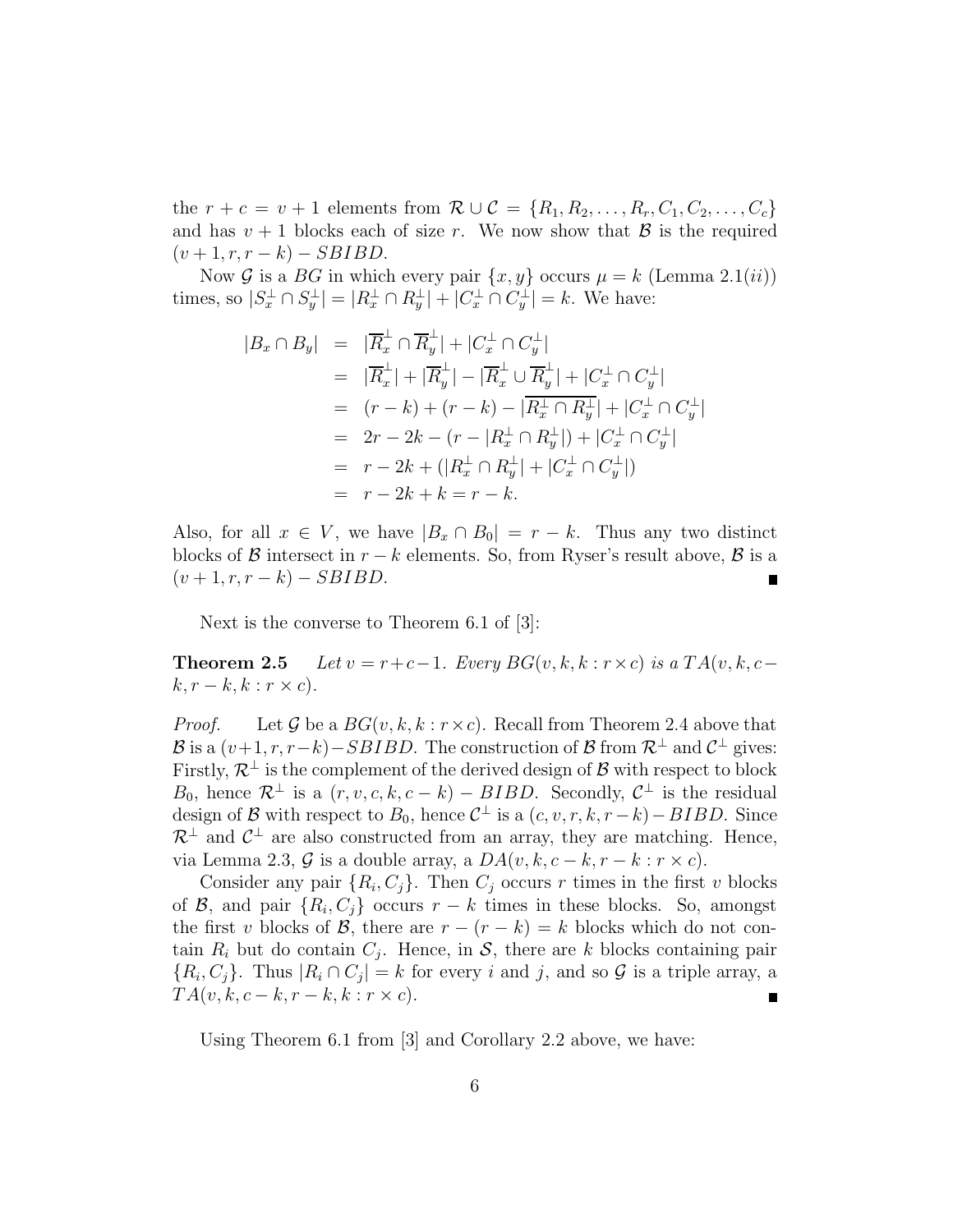**Theorem 2.6** Let  $v = r + c - 1$ . Then every triple array is a  $TA(v, k, c - 1)$ .  $k, r - k, k : r \times c$  and every balanced grid is a  $BG(v, k, k : r \times c)$ , and they are equivalent.

**Example 3** An array  $A$ , a  $A(10, 3:5 \times 6)$ , which is both a balanced grid *BG*(10*,* 3*,* 3 : 5  $\times$  6) and a triple array *TA*(10*,* 3*,* 3*,* 2*,* 3 : 5  $\times$  6). The three block structures shown are its  $BIBD<sub>R</sub>$ , a  $(5, 10, 6, 3, 3) − BIBD$ ; its  $BIBD<sub>C</sub>$ , a (6*,* 10*,* 5*,* 3*,* 2) *− BIBD*; and *B*, a (11*,* 5*,* 2) *− SBIBD*.

| $C_1$      |                 | $C_2$ $C_3$ $C_4$ $C_5$ $C_6$ |     |    |   |
|------------|-----------------|-------------------------------|-----|----|---|
|            | $R_1$ 1 2 3 4 5 |                               |     |    | 6 |
|            | $R_2$ 4 7 1 3   |                               |     | 8  | 9 |
|            | $R_3$ 2 5       | 10                            | 8   | 9  | 3 |
| $R_4$ 10 8 |                 | $7\overline{ }$               | 6 1 |    | 2 |
|            | $R_5$ 9 4 5     |                               | 10  | 6. |   |

| $R_1$ $R_2$ $R_4$ |  | $C_1$ $C_3$ $C_5$         |       |  | $R_3$ $R_5$ $C_1$ $C_3$ $C_5$ |  |
|-------------------|--|---------------------------|-------|--|-------------------------------|--|
| $R_1$ $R_3$ $R_4$ |  | $C_1$ $C_2$ $C_6$         |       |  | $R_2$ $R_5$ $C_1$ $C_2$ $C_6$ |  |
| $R_1$ $R_2$ $R_3$ |  | $C_3$ $C_4$ $C_6$         |       |  | $R_4$ $R_5$ $C_3$ $C_4$ $C_6$ |  |
| $R_1$ $R_2$ $R_5$ |  | $C_1$ $C_2$ $C_4$         |       |  | $R_3$ $R_4$ $C_1$ $C_2$ $C_4$ |  |
| $R_1$ $R_3$ $R_5$ |  | $C_2 \quad C_3 \quad C_5$ |       |  | $R_2$ $R_4$ $C_2$ $C_3$ $C_5$ |  |
| $R_1$ $R_4$ $R_5$ |  | $C_4$ $C_5$ $C_6$         |       |  | $R_2$ $R_3$ $C_4$ $C_5$ $C_6$ |  |
| $R_2$ $R_4$ $R_5$ |  | $C_2 \quad C_3 \quad C_6$ |       |  | $R_1$ $R_3$ $C_2$ $C_3$ $C_6$ |  |
| $R_2$ $R_3$ $R_4$ |  | $C_2 \quad C_4 \quad C_5$ |       |  | $R_1$ $R_5$ $C_2$ $C_4$ $C_5$ |  |
| $R_2$ $R_3$ $R_5$ |  | $C_1$ $C_5$ $C_6$         | $R_1$ |  | $R_4$ $C_1$ $C_5$ $C_6$       |  |
| $R_3$ $R_4$ $R_5$ |  | $C_1$ $C_3$ $C_4$         |       |  | $R_1$ $R_2$ $C_1$ $C_3$ $C_4$ |  |
|                   |  |                           |       |  | $R_1$ $R_2$ $R_3$ $R_4$ $R_5$ |  |

#### **Agrawal's Conjecture**

The second paragraph in the proof of Theorem 2.5 above is essentially Agrawal's method of constructing a triple array  $TA(v, k, c-k, r-k, k : r \times c)$ with  $v = r + c - 1$  from a  $(v+1, r, r-k) - SBIBD$  with  $k > 2$ , see Agrawal [1]. It seems worthwhile to restate his conjecture in terms of matching BIBD's:

 $Let$  *S* be a  $(v_s, k_s, \lambda_s) - SBIBD$  with  $k_s - \lambda_s > 2$ . For any fixed block  $S_0$ let  $S_{\text{der}}$  denote the derived design of *S* with respect to  $S_0$ , and let  $S_{\text{res}}$  denote the residual design of  $S$  with respect to  $S_0$ .

Then the complement of  $S_{\text{der}}$  and  $S_{\text{res}}$  are matching.